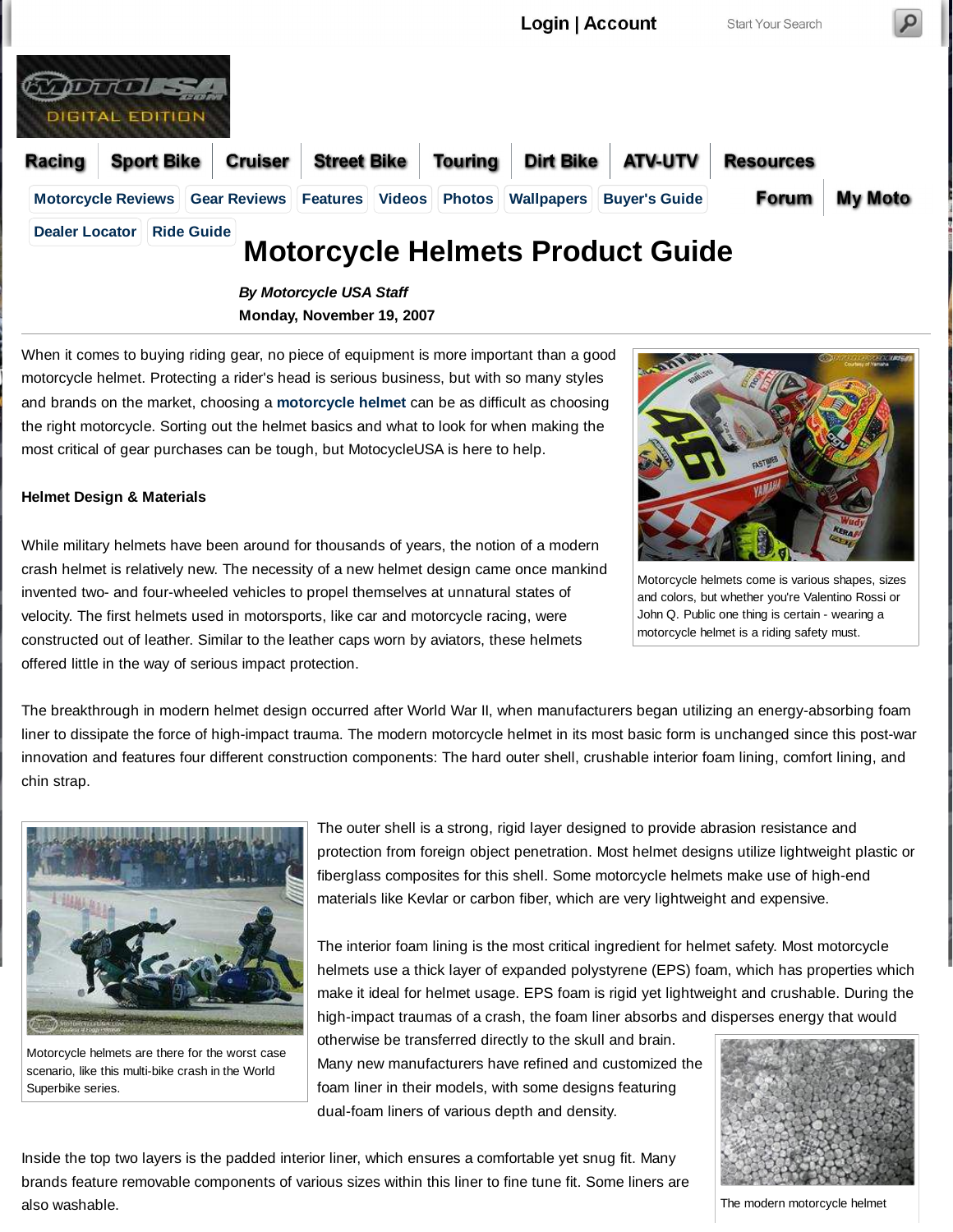Keeping all this protective material in place is a chin strap cinched down by a pair of D-rings. The chin strap is a simple yet vital component of a helmet, as it ensures the life-saving protection remains in place during a crash.

delivers its life-saving protection via the use of expanded polystyrene (EPS) foam, which dissipates the energy of high-impact trauma.

### **Helmet Ratings**

With all these technical details, how can a consumer know which helmet is best? Well, there are industrial standards to which **motorcycle helmets** must conform. In the United States these two helmet standards are DOT and Snell.

Developed under the guidelines of the ANSI (American National Standards Institute) in the 70s, the DOT (Department of Transportation) helmet standards are mandatory for all motorcycle helmets sold in the United States.



The Snell standards are more stringent and require the helmet to undergo a more intensive battery of testing. The Snell story has a tragic beginning, as the non-profit organization emerged after the death of motorsport enthusiast Pete Snell in a 1956 car racing accident. Snell's friend, a doctor named George Snively, undertook a scientific helmet study with the backing of the memorial fund in Snell's name. The Snell Foundation is still at work today and many helmets, often full-face racing designs, bear the Snell stamp of approval.

Finding the DOT stamp of approval is a must for a helmet sold in the United States. Riders will often find helmets which also conform to other standards, like Snell, or in this case, BSI.

Other countries have their own helmet rating systems. A common standard riders will see is BSI (British Standards Institution), which is the helmet standard for the United Kingdom.

There is some debate as to whether the DOT or Snell requirements are better in real-world applications. Some critics argue that the high-impact Snell standards are unsuited for the majority of survivable

accidents. A rider should research and draw their own conclusions, but at the very least, U.S. helmets must be DOT-compliant.

### **Full-Face Helmet**

**Full-face motorcycle helmets** deliver the greatest amount of protection to a rider. As its name implies, a full-face helmet provides total coverage to the front and rear of rider's head. An added benefit of the full-face design is built-in eye protection in the form of a visor/faceshield, which can be swapped out with tinted or non-tinted versions. Utilized in road-racing, many full-face designs are replicas of the helmets worn by professional riders in MotoGP and the World and AMA Superbike ranks. Due to their racing application, many full-face designs are Snell approved.

Special full-face helmet features include:



Full-face helmets deliver the optimal protection. Many designs are direct replicas of the helmets worn by professional road-racers - like this AGV helmet worn by MotoGP star Valentino Rossi.

- Removable shield. Some shield removal systems are much easier than others. Ask a sales rep to show you how it works and practice it yourself. Fumbling with a shield replacement for 10 minutes is a frustrating experience.

- Washable, removable liners. After a couple of months of use, the inside of a full-face helmet can get ugly. The ability to freshen things up by tossing liners into the wash is a definite advantage.

- Variable sized cheek pads. Even with the wide variety of brands and styles available, there are some heads that are difficult to fit. Many motorcycle helmets offer different sized cheek pads to fine-tune fit.

- Venting systems. One of the disadvantages of a full-face design is that they can be hot. Many of the latest helmet designs have such good ventilation systems, however, that you can often wear them on a hot summer's day without breaking a sweat. Vents near the visor are also important in keeping it defogged.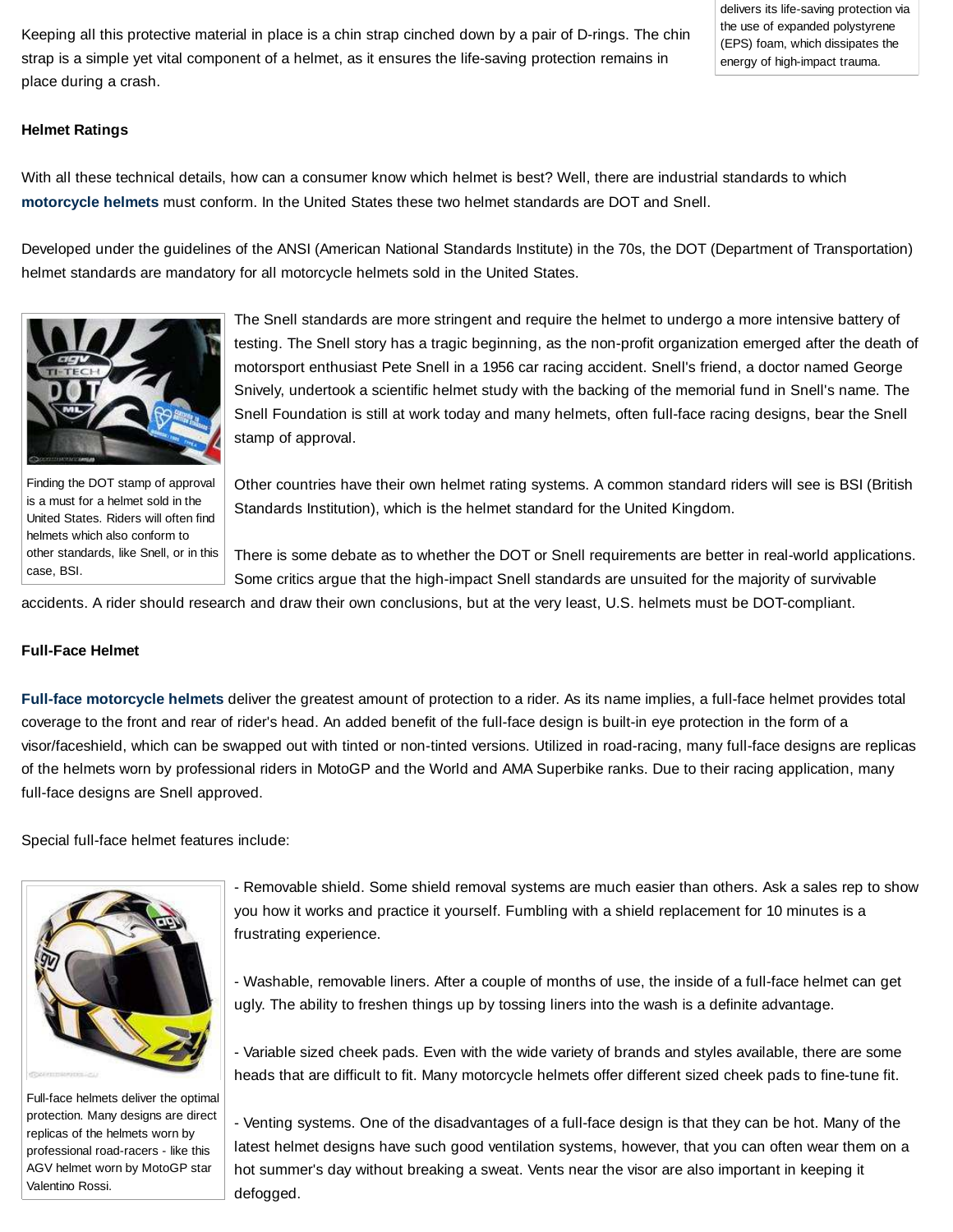- Chin strap fastener. Check out the fasteners on the chin strap. Snaps do a good job of keeping the strap secured rather than flapping around against your neck and are easy to use while wearing gloves.

- Room for glasses. If you wear prescription eyeglasses or sunglasses, make sure your full-face helmet has enough room to accommodate them.

- Extra features: Some motorcycle helmets offer extras like chin skirts, which tuck in underneath and keep wind from blasting up into a helmet - helpful in cold weather. Also a rider might consider room for the installation of speakers for aftermarket communication or sound systems.

### **Open-Face Helmets**

As the name implies, **open-face motorcycle helmets** lack the total coverage of a full-face design. Open-face also has another, more sinister, meaning if you imagine what might happen if a rider is ejected face-first onto the roadway. Within this classification of helmet there are three basic designs: Three-quarter, flip-up and half-helmets.

The open-face three-quarter motorcycle helmet design delivers significant protection for riders who want to feel the wind in their face. The three-quarter helmet incorporates the same construction components as its full-face sibling, sans faceshield and jaw piece - although some open-face designs do incorporate built-in visor/shields for eye protection.

**Flip-up motorcycle helmets**, also referred to as modular helmets, are a hybrid design that offer the best of the full-face and three-quarter helmet worlds. A rider can opt for full-face coverage or flip up the movable faceshield/jaw piece whenever they feel like going open-face. The flip-up helmet is convenient when stopping for a quick snack or drink, or to snap a photo, as the rider doesn't have to remove their helmet. Modular flip-up designs are growing in popularity, especially amongst touring riders.

**Half-helmet motorcycle helmets**, also referred to as beanies, are the bare minimum as far as safety is concerned. Popular in the cruiser market, half-helmets protect the top of the head while leaving the face and critical base of the skull exposed. Rider's need to be extra vigilant that the half-helmet they purchase is DOT-approved and not just a novelty design.

Special open-face helmet features include:

- Secure chin straps. Having secure chin straps on any helmet is critical, but the fact is even more pronounced on an open-face design.

- Eye protection. With the reduced protection of an open-face design, riders are susceptible to airborne objects and the weather. Riders should bulk up with added eye protection in the form of goggles or aftermarket shields.

- Flip-Up opening mechanism. Some open-face designs are easier to open than others. You want easy access but still need the assurance that it will remain in place in case of an accident.

- DOT stamp of approval. Always make sure a helmet is DOT-compliant. Pasting a DOT stamp onto a flimsy novelty helmet won't cut it.

# **Off-road Helmets**

Yet another type of motorcycle helmet are those for off-road dirt bike enthusiasts. Most **off-road motorcycle helmets** are full-face





amongst the cruiser/custom set, but they offer up far less protection than a full-face design.



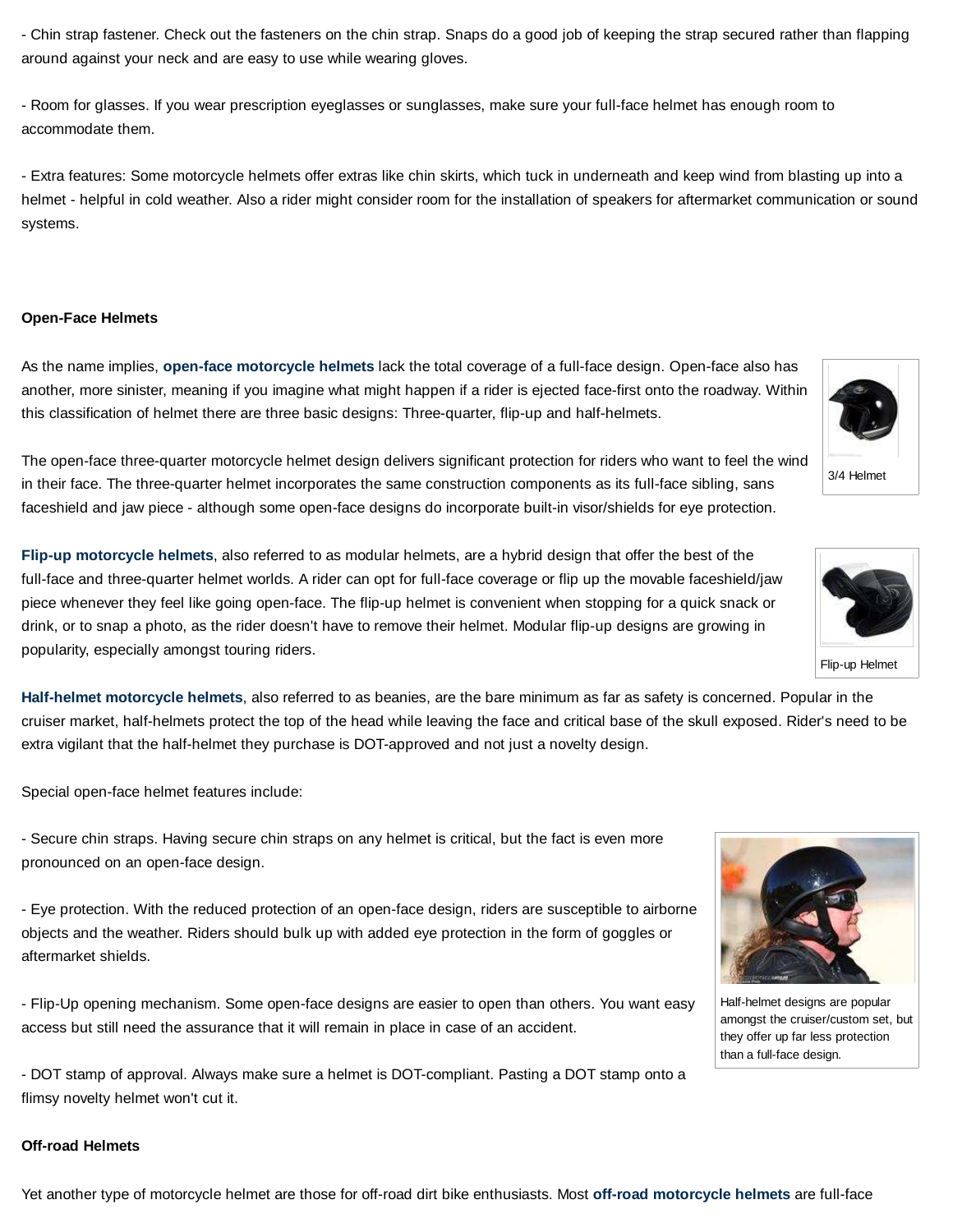designs, although there are some open-face helmets on the market. Off-road helmets are distinguished from their full-face street



Off-road helmets deliver full-face protection, with an elongated visor, chin guard and a large opening for goggles.

cousins by their elongated visors and chin protection, as well as an opening for goggles. Construction materials are similar to street helmets.

Special off-road helmet features include:

- Scratch-resistant, replaceable parts. Off-road helmets are more apt to encounter minor damage from tree branches, kicked-up rocks or roost. Replaceable visors and nose pieces are a bonus.

- Ventilation systems. Off-road riding is often more physically demanding and a well ventilated helmet increases rider comfort.

- Washable, removable cheek pads and liners. The physical exertion of off-road riding means a lot more sweat. Being able to toss a liner into the washing machine is definite plus.

# **Fit**

Motorcycle helmets come is various sizes, from small to extra large. They also come in different shapes as well, in order to fit all the different sized heads out there. Some helmet manufacturers even have different designs for North America and Asia due to the different head shapes of the corresponding populations. The shapes and sizes of different brands vary as well, so it is critical to try on a wide array of models.

When trying on a helmet, the entire interior liner should come into contact with the head. Shaking the head back and forth, the helmet should follow without wiggling. If the helmet can be removed without concerted effort, it is too big. If a rider's nose or chin touches the front of the faceshield, it is too small. The key to an effective helmet fit is finding a design that is snug without being uncomfortable, remembering that the interior comfort liner in a new helmet will break in over time.

Try on a variety of helmets and wear them for a couple minutes. If you feel pressure or discomfort, abandon the helmet for a more comfortable design. Even a cheap helmet brings close to a triple-digit MSRP, so be picky.

### **Price and Replacement**

Helmet prices run the gamut from under \$100 to well past the \$500 mark, but a higher price tag is not necessarily better or safer. A savvy shopper should be able to find a comfortable DOT-approved full-face design for under \$100. Riders with more refined tastes and fat wallets can go nuts, with carbon-fiber and all manner of technological goodies available on some of the higher-end designs. It pays to shop around and do some research.



One nice feature to look for on full-face designs is removable cheek pads, which can be swapped out for different sizes to improve a helmet's fit.

If you already own a lid, remember crash helmets are designed to stem the damage from one major impact and are not reusable. If involved in an accident, a helmet should be replaced and a dropped helmet can have its effectiveness diminished as well. Also, helmets do not improve with age. The general recommendation is that they be replaced within four to five years.

The helmet is there for worst case scenarios. It is a critical life-saving instrument, but its function is to protect the most important safety tool in a rider's arsenal - the human brain. Sound riding decisions and some good luck can reduce the chances of ever having to use the full protective power of the helmet, but riders should always hedge their bets.

Ride safe and keep the rubber side down.

More information about helmets and motorcycle safety can be found in the following links: **Motorcycle Safety Foundation**